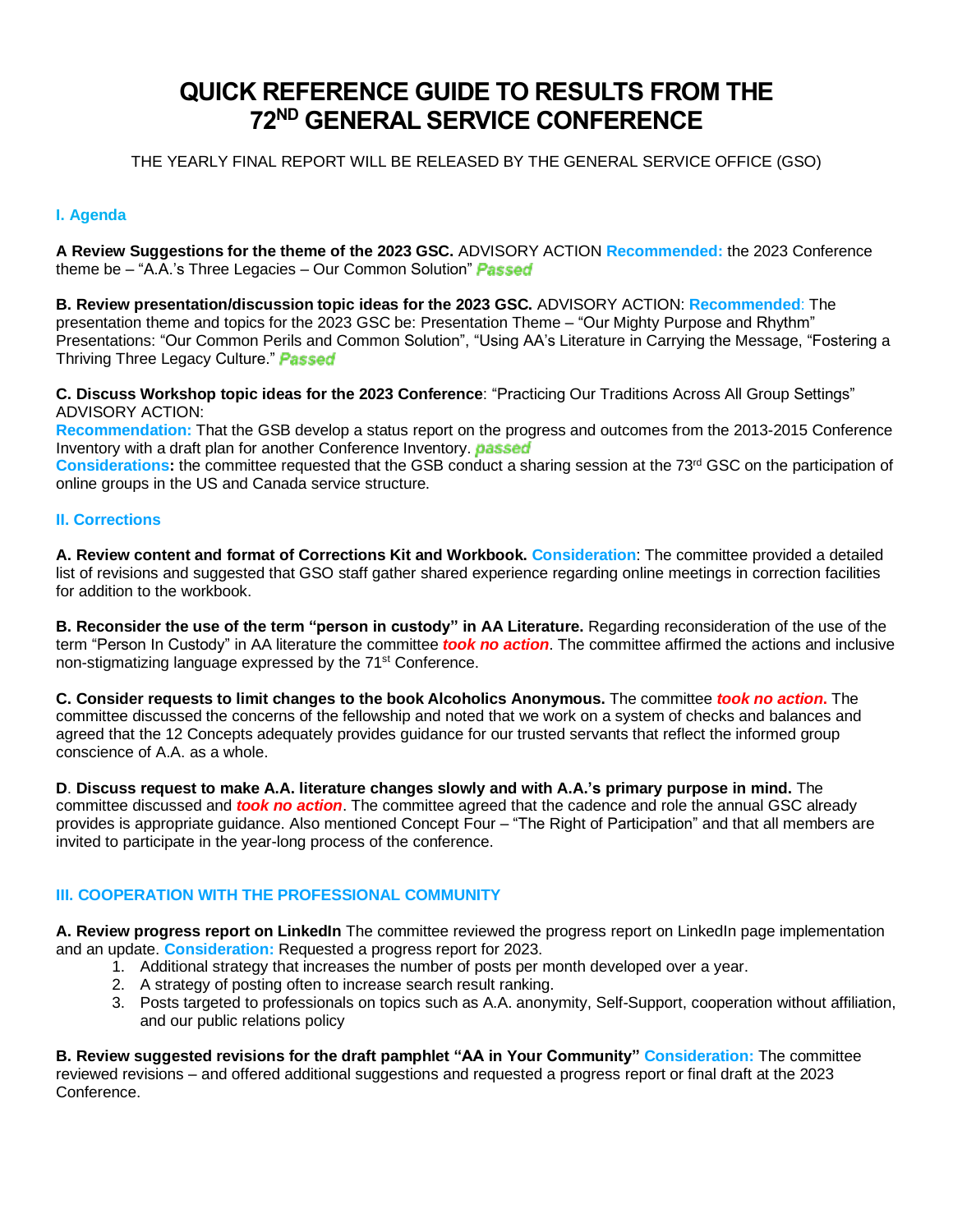**C. Review progress report on the development of outward facing pamphlets for the mental health professional. Consideration:** Noted that using a focus group was a useful approach to explore and identify needs of mental health professionals when they are addressing the suffering alcoholic. The committee requested a draft or progress report be brought back to the 2023 GSC.

D. Consider creating a new pamphlet designed to help C.P.C. committee to reach as many doctors as possible. **T**he committee *took no action* noting that many healthcare professionals may lack the time to meet with CPC committees and that health care systems differ in the US and Canada. It was suggested that service material could be developed for A.A. members on how to speak with their own healthcare provider about A.A.

## **E. Review content and format of the CPC**

**Kit and Workbook**. **Consideration:** The committee suggested development of a disclaimer that clarifies that the printed version may not reflect the most updated revisions on AA.org and to include a list of revised pamphlets, experience from online, in-person and virtual CPC events and use accessible formats for all digital devices.

## **IV. FINANCE**

**A.Review Self-Support Packet Consideration:** Requested the Trustees committee undertake a full review and compiled a list of suggestions.

B. Consider request to add a historical disclaimer to the front of the 12x12 - Took No Action - The committee agreed that the current introduction in the book already addresses concerns regarding language in the book.

C. Consider request that all proposed changes to the 12x12 be handled in footnotes. - Took No Action - The committee agreed that they did not want to mandate a specific format for possible changes to a future conference. They noted that future proposals for changes should be considered by the group conscience of each Conference.

## **V. GRAPEVINE / LaVIÑA**

**A**. **Review progress report on AA Grapevine Workbook Revisions Consideration:** The committee reviewed the progress report revision, forwarded editorial suggestions and looks forward to having it be available on the website in English and Spanish.

**B**. **Review Progress report on the GV and LV Instagram accounts. Consideration:** The committee reviewed the progress report and requested a progress report be brought back to the 2023 Conference. The committee forwarded suggestions to the Grapevine Office to encourage members to submit anonymity protected content to Instagram pages.

#### **C. Consider the list of suggested Grapevine Book Topics for 2023 and later. Forwarded suggestions:**

- 1. Best of Dear Grapevine (working title)
- 2. Book for Newcomers (working title)
- 3. Best of LaViña II (working title)
- 4. Prayer and Meditation (working title) (LaViña Book)

**D. Discuss the wider ranging impact the Preamble change has had on our AA Fellowship.** The committee felt that after careful consideration of the Fellowship feedback it would be premature to quantify the impact when many AA members are still either uninformed or ambivalent about the change.

#### **VI. LITERATURE**

**smatrix.** The committee agreed to follow up with the publishing Department with suggestions regarding the usefulness and purpose of the recovery literature matrix.

B. Review draft language regarding safety and AA to be included in *Living Sober* and the pamphlet "Questions" **and Answers on Sponsorship."** ADVISORY ACTION **Recommendation:** Revise text on "What Does a Sponsor Do and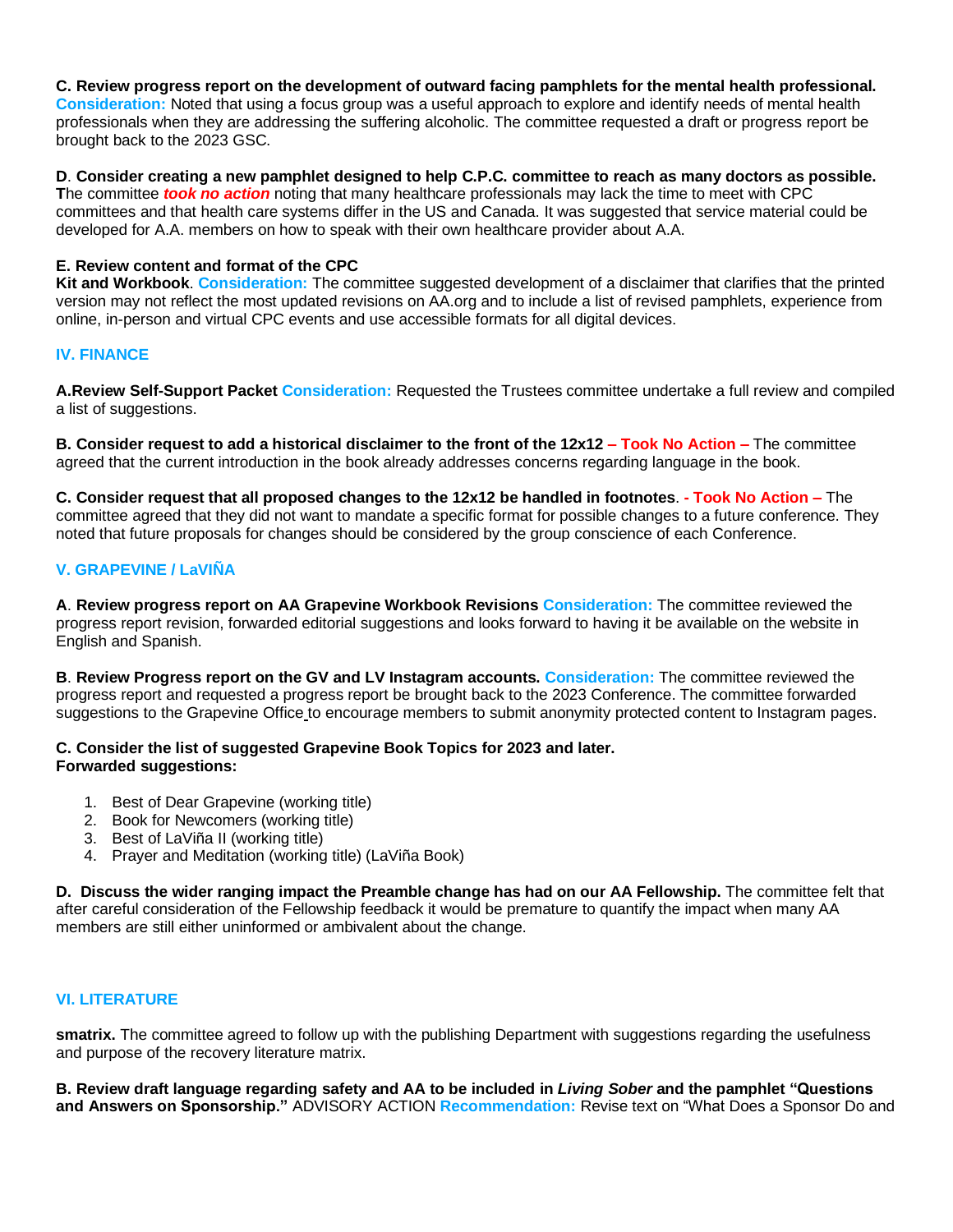Not Do?" and add a paragraph to the section: "How Does Sponsorship Help a Group?' to include a referral to material from the General Service Office "Safety in AA - Our Common Welfare" **Passed** 

**C. Review draft pamphlet based on AA's Three Legacies Consideration:** The committee offered additional suggestions and asked that a draft version be brought back to the 2023 Conference.

**D. Review draft pamphlet "The Twelve Steps Illustrated" Recommendation:** That this be approved with minor editorial revisions. *failed* (This will go back to the Trustees Literature Committee for oversight and review)

**E. Review progress report regarding the pamphlet "The Twelve Concepts Illustrated"** ADVISORY ACTION **Recommendation**: That the video animation currently published by the GSB of AA Great Britain be adapted and produced by the publishing dept. The committee requested a progress report or rough cut be brought back to the 2023 Conference Committee. **passed** 

**F. Review progress report regarding the pamphlet "Twelve Traditions Illustrated."** ADVISORY ACTION **Recommendation:** That the pamphlet be updated with non-offensive, contemporary text and illustration with a progress report or draft pamphlet to be brought back to the 2023 Conference Committee. **Passed** 

**G**. **Review draft of the revised pamphlet "Young People and AA"** ADVISORY ACTION **Recommendation:** The committee recommended that the draft pamphlet be approved. passed

**H. Review progress report regarding update of the pamphlet "AA for the Black and African-American Alcoholic" Consideration:** The committee asked for a draft or progress report be brought back to the 2023 Literature Committee.

**I. Review progress report regarding update of the pamphlet "AA for the Native North American**. **Consideration:** That a draft or progress report be brought to the 2023 Conference Literature Committee.

**J. Review progress report regarding the development of the fourth edition of** *Alcohólicos Anónimos.* **Consideration:** The committee asked for a draft manuscript or progress report be brought back to the 2023 Conference Committee on Literature.

K. Review progress report regarding the translation of the Big Book (Fourth Edition) into plain and simple **language. Consideration:** That a progress report or draft manuscript be brought back to the 2023 Conference Committee on Literature.

**L. Review progress report regarding requests to develop study guide workbooks for AA. Consideration:** The committee reviewed the Subcommittee Report on Tools to Access the Big Book (TABB) and several requests for development of study guides from the Fellowship. The committee noted that additional information will be needed to provide direction on these requests. The committee requests the Trustees committee provide further information regarding the purpose of the proposals and examples of what study guides would look like.

**M. Review progress report regarding development of a Fifth Edition of the Big Book. Consideration:** The committee reviewed a progress report and requested that a progress report or manuscript be brought back to the 2023 Conference committee.

#### **N. Discuss existing version of the pamphlet "Twelve Traditions Illustrated"**

**Took No Action** The trustees literature committee will conduct oversight and study of this pamphlet.

## **O. Discuss GSO Publishing updates per the AAWS print policy**

- 1. Review draft update of the pamphlet "Is AA for You?" **Recommendation:** That the updated pamphlet be approved **Passed**
- 2. Review the draft update of the pamphlet "Is There an Alcoholic In Your Life? ADVISORY ACTION **Recommendation**: That the update be approved.
- 3. Review the draft update of the pamphlet "Frequently Asked Questions About AA" ADVISORY ACTION **Recommendation:** That the updated pamphlet be approved.
- 4. Review the draft of the pamphlet "This is AA" ADVISORY ACTION **Recommendation:** That the updated pamphlet be approved. **Passed**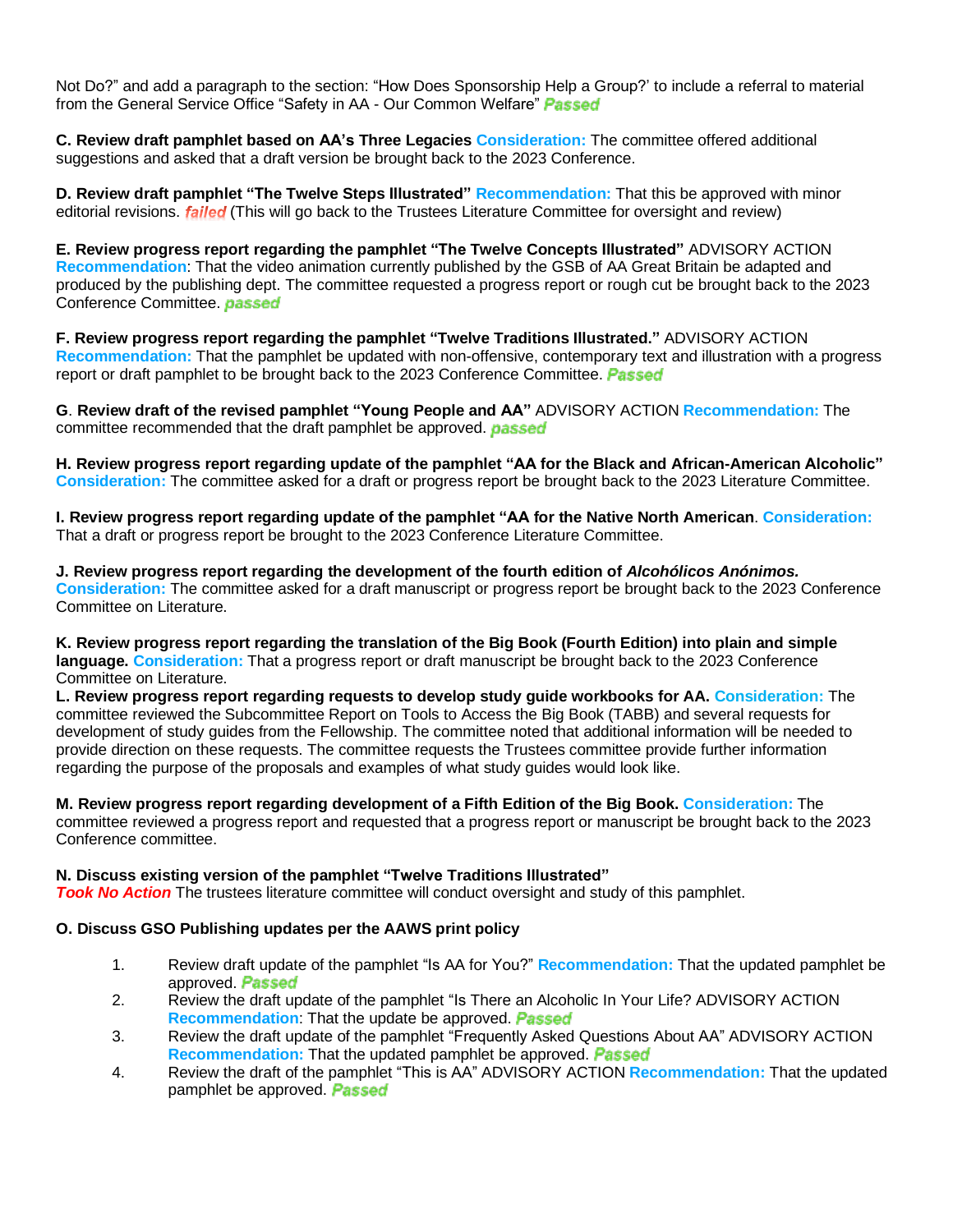**P. Review progress report regarding strategy to make current literature accessible in all possible formats. Consideration:** The committee encourages the Trustees Literature Committee to continue in their efforts to make literature accessible in all formats and provided several suggestions for more e-literature and other accessible digital platforms.

**Q. Review progress report regarding Literature Committee Workbook. Consideration:** The committee noted that the development is moving in the right direction. The committee supplied several suggestions re: length and content and requested that a revised draft be brought back to the committee in 2023.

R. Discuss changes to the text of the 12x12 as directed by the 71st GSC and Took No Action The committee noted that there does not appear to be a consensus on the changes among A.A. Members at the local level as well as in the committee process.

**S. Consider an update of the book "Experience Strength and Hope**" ADVISORY ACTION **Recommendation:** That a second volume of the book be developed with stories dropped from the Fourth Edition of the Big Book, Alcoholics Anonymous, and that a progress report be brought to the 73rd Conference Committee on Literature. *Failed*

## **VII. POLICY/ADMISSIONS**

#### **A. Discuss the procedure "Process for Approving Observers to the Conference."**

ADVISORY ACTION **Recommendation:** That the process for Approving Observers to the Conference be changed so it would allow the Policy/Admissions committee to approve routine admissions from structures outside the U.S. and Canada **Passed** 

#### **B. Consider request to restore a paragraph in the story "Freedom From Bondage" in the Book Alcoholics**

**Anonymous**. ADVISORY ACTION **Recommendation:** That the paragraph which has been removed from the Fourth Edition be restored in all future printings and publications in which the story is included. *failed*

#### **C. Discuss report on the Equitable Distribution of Workload Process.** ADVISORY ACTION

**Recommendation:** The committee recommended that the compilation of all Conference committee background be made available simultaneously in English, French, Spanish. Passed

#### Committee Considerations:

- 1. The committee noted that the workflow, communication and scoring tool challenges documented in the report, and significant challenges to areas and group conscience process caused by moving up the deadline for submissions due to the EDW.
- 2. The committee discussed site selection for the GSC. The committee reviewed dates for the GSC. The committee reviewed the process for using virtual tech for voting.

#### **VIII. PUBLIC INFORMATION**

**A. the 2022 Public Information Comprehensive Media Plan.** The committee supports its vision and architecture and that this version brings a practical implementable plan into vision. **Considerations:**

- **1.** Continue focus on standardization, create a synopsis on details
- **2.** Ensure we do not lose the work that is captured and try not to branch out in too many directions and digital platforms
- **3.** Consider a short video as a guidepost,
- **4.** Recognize that we are a Fellowship of varying technical abilities and to ensure we are not leaving anyone behind
- **5.** Include additional info on how AA can connect with the professional community**.**
- 6. Use consistent language throughout versus more marketing or business terminology

## **B. Public Service Announcements. Review distribution and tracking information for two video PSAs**: The

committee accepted the distribution and tracking information on:

"Sobriety in AA : "My Drinking Built a Wall" and "Sobriety in AA: "When Drinking is no longer a Party" **Consideration:** The committee encourages enhancement of future tracking and distribution to include analytics to other non-profits and PSA distribution.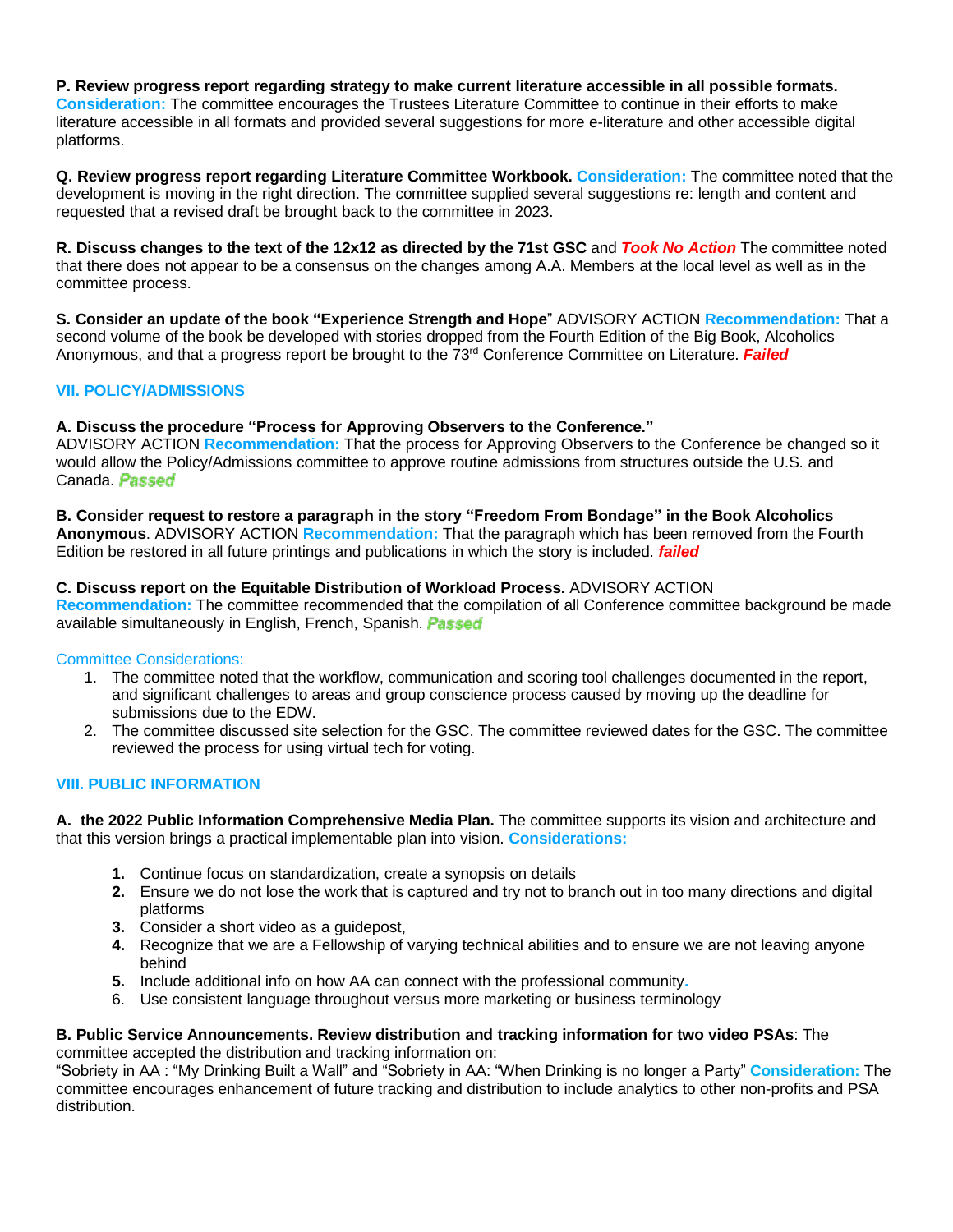**C. Review the 2021 report on the "Relevance and Usefulness of Video PSAs" Consideration:** The committee reviewed and accepted the report and found the current Conference-approved PSAs to be relevant and useful. The committee did not see the need for a new PSA at this time.

**D. Review a progress report and the GSO Podcast Plan Consideration:** The committee reviewed the progress report and asked for focus on considering moving in the direction of creating a GSO Podcast using AA Grapevine podcast experience. Focus on providing sharing within the Fellowship and info on AA to the public. Entrust GSO to manage the creation, to research the best methods for future episodes to be completed, use internal and external resources for production, and implement analytics. The committee looks forward to a progress report in 2023.

**E. Review report on "YouTube Performance"** The committee reviewed the report and made the following suggestions and looks forward to a report coming back to the 2023 Conference **Considerations:**

- 1. That staff continue to update the AAWS YouTube account to maximize its effectiveness as a social media channel to carry the message.
- 2. Improve the ability to search and locate our channel as members have shared it is difficult to find.
- 3. Consider adding more Spanish video content.

**F. Review report on "Google Ads Performance" Consideration:** The committee encouraged GSO to develop an annual project calendar and that the office should continuously optimize the campaigns based on best standards and practices. The GSO office and staff secretary should make updates to the campaigns to ensure improved performance.

**G. Review report on "Meeting Guide Performance" Consideration:** The committee reviewed and accepted the report and looks forward to a report to be brought back to the 2023 Conference. The committee suggested that the app keep its focus on providing information on locating AA meetings.

H. **Review "2021 Fourth Quarter Report on AAWS Board Oversight of GSO's Website" Consideration:** The committee reviewed and accepted the report and finds the website easier to navigate and user-friendly. It suggested that GSO continue to improve our Search Engine Optimization.

**I. Review report on "AAGV/LV Website, Marketing and Podcast" Consideration:** The committee reviewed and accepted the annual report and found recent modernization of the website to be effective and inviting. Although the podcast is well received by many AA members, the committee noted that the current hosts might limit attraction to all members, potential members, or professionals and to consider the full intended audience regarding diversity, attraction and belonging.

**J. Discuss feasibility research on paid placement of PSA videos on streaming platforms. Considerations:** The committee reviewed and accepted the 2022 report and requested that further research be conducted. The committee offered the following suggestions and looks forward to a report back at the 2023 Conference.

- 1. Additional research comparing paid versus donated media value ads and its effectiveness
- 2. Include research of Canadian streaming platforms
- 3. Focus on obtaining AA member feedback from various age groups.

#### **K. Discuss PI Information pamphlets/materials**

1. *Consider suggestion to revise the flyer "AA At a Glance"* **Consideration:** The committee requested that the trustees and staff secretary focus on improvements based on suggestions – Keep most of the content messaging and modernize the look. Remove any reference to the words "hopeless drunks" to focus more on the solution and to update contribution and self-support language.

**2.** *Revise suggested revisions to the pamphlet "Speaking and Non-AA Meetings"* **Consideration:** The committee considered the suggestion to revise the pamphlet and asked that the trustees committee move forward with the update with a draft pamphlet to be brought back to the 2023 Conference.

**3.** *Review suggested revisions to the pamphlet "Understanding Anonymity"* ADVISORY ACTION **Recommended that:** Text be changed in this pamphlet to describe more of what happens in online/streaming meetings. Passed.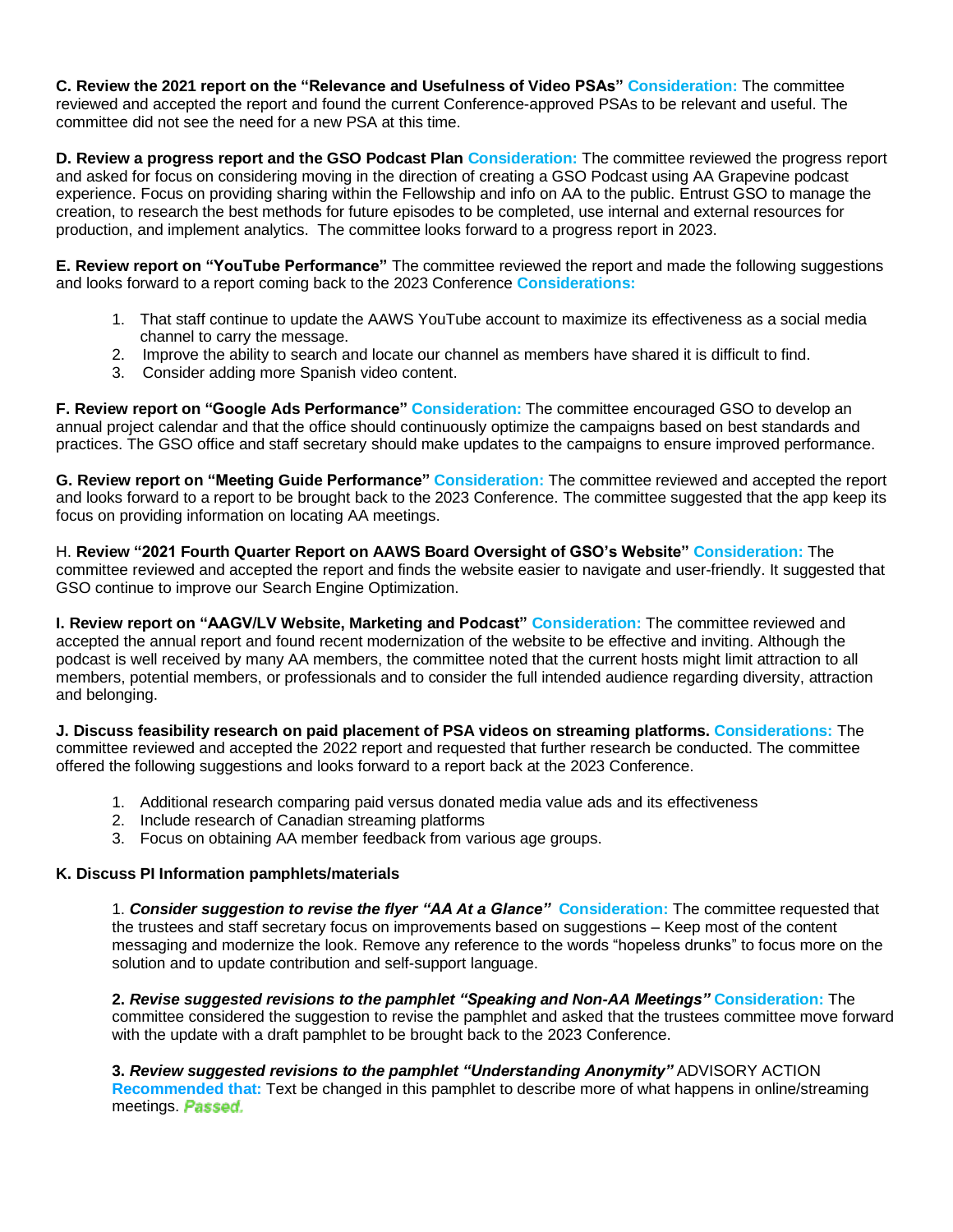*4. Consider request to retire and replace the "AA Fact File"* The committee considered the request to replace the AA Fact File with a service material version of a new digital PI Press Media Kit. The committee reviewed this and offered suggestions. ADVISORY ACTION **Recommended that:** The outdated "AA Fact File" be retired. Passed

L. Review request to create a new form of communication to address anonymity on social media Consideration: The committee reviewed a survey developed to gather shared experience from the Fellowship and requested the trustees committee and staff secretary focus on distributing it to all age demographics, particularly a young population to get results that will inform future communications.

**M. Review report on development and distribution ideas for the "AA Triennial Membership Survey"** ADVISORY ACTION

**Recommend that:** A 2022 A.A. Membership Survey be conducted with a budgeted cost not to exceed \$20,000 including a "How To Video" with format changes, two new questions and six changed questions on the 2022 membership survey be approved **Passed** 

**N. Review content and format of PI Kit and Workbook Consideration:** The committee discussed the content and format of the kit and workbook and noted the updated content list provided by the staff secretary and agreed to all the changes.

## **VIIII. REPORT AND CHARTER**

#### **A. Discuss GSC Final Report**

ADVISORY ACTION **Recommended:** That chapters 8,9,10 and 12 of the A.A. Service Manual be revised to correct inaccuracies and to provide clarity and consistency. **Passed** 

**B. Review the AA Service Manual, 2021-2023 Edition** ADVISORY ACTION **Recommended:** That items regarding Regional Directories be removed from the scope and procedures of Report and Charter Committee. Passed

#### **Considerations:**

- **1.** Encouraged use of digital version through Fellowship Connection for the Final Report. Discussed the request to place the GSR Preamble in the Pamphlet "GSR Your Link to AA as a Whole" and **– Took No Action -** Stating that the role clearly described. The committee noted the progress of adding a section called "Amendments" and that it contains an updated version of the Concept XI essay.
- **2.** The committee considered the request to revise the pamphlet "Questions and Answers on Sponsorship" to reflect shared experience on service sponsorship and **– Took No Action -** stating that the topic is well addressed in the current version.
- **3.** On returning the Dr.'s Opinion to page one in the Big Book of AA the committee **– Took No Action -** Noting that it would impact other pieces in AA that reference pages in the Big Book and that Bill was involved in the original pagination.
- **4.** The committee encouraged the removal and retirement from aa.org of the print listing of Intergroups and answering services for the US an Canada (F-25) and recognized an overdependence on GSO placing cooperation on Central Office/Intergroups and that in some cases important local relationships is overlooked.
- **5.** On returning the Dr.'s Opinion to page one in the Big Book of AA the committee **– Took No Action -.** Noting that it would impact other pieces in AA that reference pages in the Big Book.
- **6.** The committee discussed an addition of American Sign Language (ASL) version of the manual and asked for a progress report at the 2023 Conference.

#### **X. Treatment and Accessibilities**

**A. Review progress report on pamphlet "AA For the Older Alcoholic" Considerations:** The committee requested that trustees committee keep the following suggestions in mind and looks forward to a report at the 2023 Conference.

- 1. Include stories of only those who found recovery from the age of 60 years or older.
- 2. Form a working group to help gather sharing from members
- 3. Consider the target audience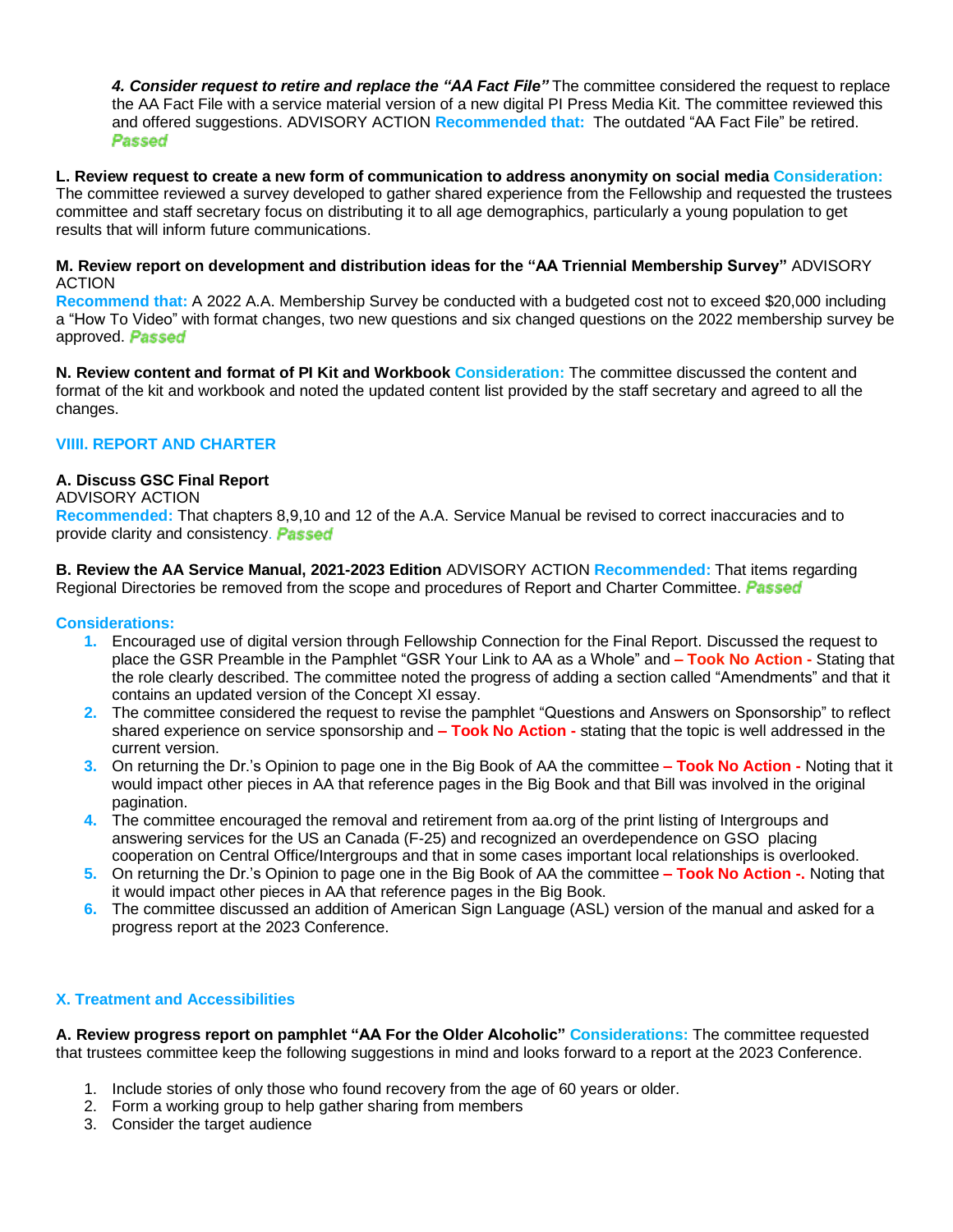- 4. Conduct a broader call out for stories
- 5. Include stories from members with health issues.
- 6. Consider a new format for the pamphlet that is more accessible.

**B. Review progress report on military audio interviews** The committee accepted and reviewed the report and added these suggestions. **Considerations:**

- 1. Reach out to military senior leadership
- 2. Seek interviews from members in various armed forces branches
- 3. Consider broad distribution in Grapevine / LaViña, WhatsApp and *LIM*

**C, Discuss draft version of AA Guideline for remote communities.** The committee discussed the draft version, offered suggestions and looks forward to a report in 2023. **Considerations:**

- 1. Continue to maintain the most current cultural terminologies
- 2. Remove the names from sharing in the guidelines
- 3. Remove the section "Three Challenges" and replace with new language.
- 4. Remove current sharing on sponsorship from the section "Spanish Speaking Women in AA Remote Community" and include positive sharing through the importance of sponsorship.
- 5. Expand the section and title on online group/meeting resources.

**D. Review contents and format of Treatment Kit and Workbook Consideration:** The committee discussed the contents and format of the kit and workbook and noted that suggestions provided in the 2021 Committee Consideration that will be implemented in the next printing.

**E. Review contents and format of Accessibilities Kit and Workbook Consideration:** The committee discussed the contents of the kit and workbook and suggested that the section "Sharing Experience" in the workbook include experience from AA members with service animals.

F. Consider request to revise the pamphlet "The AA Group" to reflect the importance of the group as a "spiritual **entity" as stated in the long form of Tradition 5.** ADVIDORY ACTION

Recommended that: The long form of Tradition Five be added to the pamphlet on page twelve in the section "What is an AA Group? "at its next printing. Passed

G. Consider request to revise text in the chapter "Getting Plenty of Rest" in the booklet Living Sober-Took No **Action-**The committee noted that the section includes this comment later in the chapter: "If the condition persists, it may be advisable to check with a good physician who understands alcoholism as well."

## **XI. TRUSTEES**

#### **A Review resumes of candidates for:**

- 1. Eastern Canada Regional trustee
- 2. Pacific Region Trustee

#### ADVISORY ACTION

**Recommended: that the following slate of trustees of the GSB be elected at the annual meeting. <b>Passed** 

#### CLASS A TRUSTEES

Molly Anderson, Linda Chezem, JD, Sr. Judith Ann Karam, C.S.A., Hon. Kerry Meyer, Al Mooney, MD, FAAFP, FASAM, Andie Moss, Kevin Prior, MBA CFA, CPA

#### CLASS B TRUSTEES

Cathi C., Jimmy D., Josh E., Francis G., Tom H., Deborah L, Trish L., Mike L., Paz P., Marita R., Irma V., Carolyn W., Reilly, K, (Pacific), Joyce S. (Eastern Canada)

**B. Review slate of trustees and officers of the General Service Board of Alcoholics Anonymous, Inc.** ACTION Recommended: that the slate of officers of GSB be elected at the annual meeting. **Passed**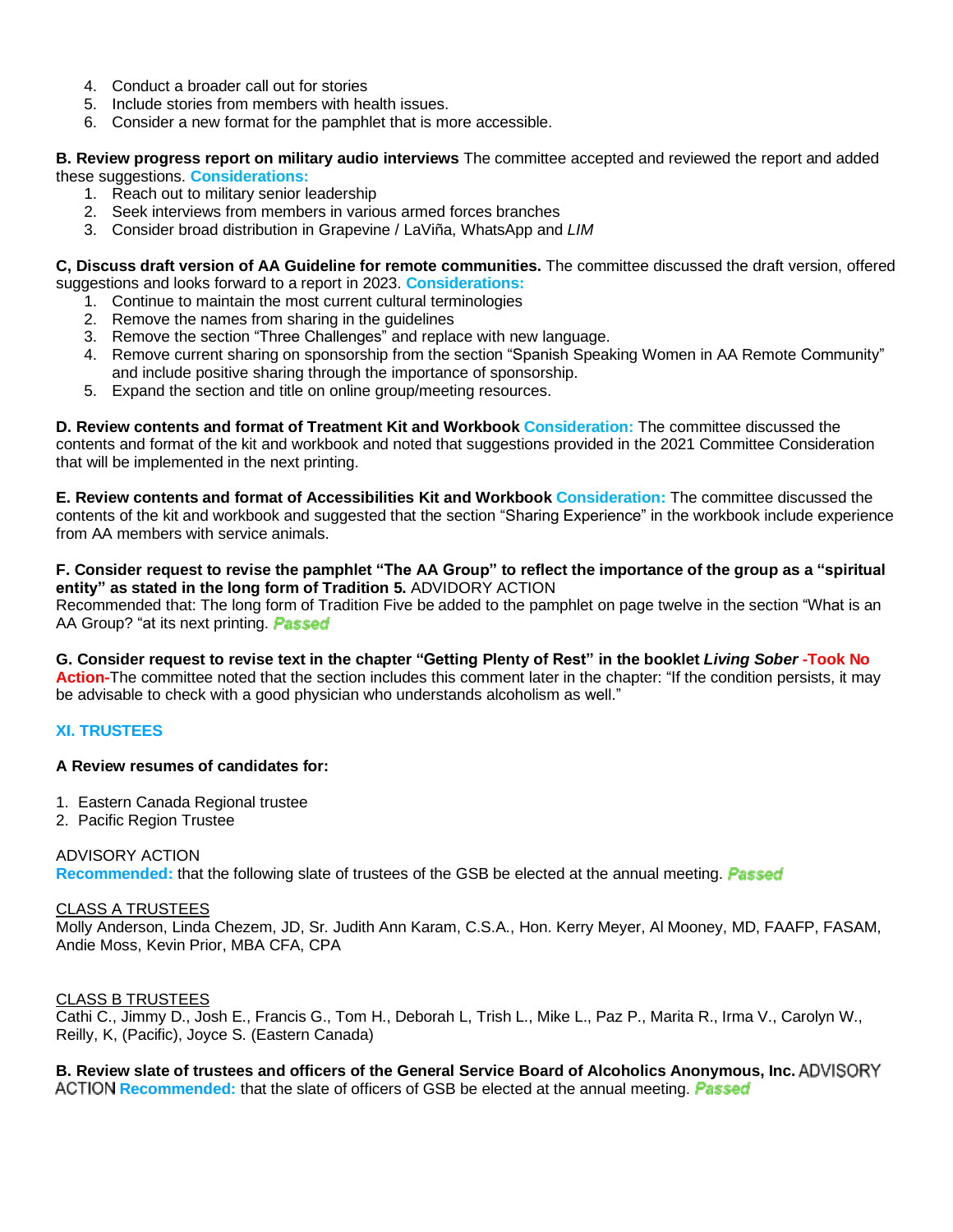General Service Board Chairperson: Linda Chezem First Vice-Chairperson – Jimmy D. Second Vice-Chairperson – Francis G. Treasurer – Kevin Prior Secretary – Cathi C. Assistant treasurer – Paul Konigstein\* Assistant Secretary – Jeff W.\*

## *\*GSO Employee*

**C. Review slate of directors of AA Corporate Board** ADVISORY ACTION elected at the annual meeting of AAWS Corporate Board. Passed

## **D. Review slate of directors of AA Grapevine, Inc.**

Directors A.A. Grapevine, Inc. Molly Anderson, Chris C.\*, Josh E.\*, Cindy F., Tom H., Coree H., Mike L., Paz P., David S. *\*A.A. Grapevine Employee*

**E. Discuss the revised "Procedures for a Partial or Complete Reorganization of the General Service Board, the A.A.W.S. or Grapevine Boards."** ADVISORY ACTION **Recommended:** that this be approved as one acceptable pathway to be determined by whichever GSC might be considering reorganization. **Passed** 

F. Consider revising text highlighting service roles at the group level in the pamphlet "The AA Group" Considered a request to revise text highlighting service roles at the group level in the pamphlet.*Took No Action.* They acknowledged that the phrases "holding office" and "officer" are used in several sections and that groups are free to adapt the inventory questions to suit their needs.

G. Consider request to revise the pamphlet "Do You Think You're Different" to include stories reflecting greater **diversity.** Consideration: Suggested during review of the pamphlet that the Literature Committee begin to look at the accuracy and effectiveness of direct translation to present an authentic and culturally relevant message to linguistic communities.

**Requested** that AA Grapevine consider using "Do You Think You're Different?" as a recurring theme to represent a diverse group of current voices finding a common identification.

## **XII. ARCHIVES**

**A. Review content and format of Archives Workbook** The committee reviewed the Archives Workbook and expressed satisfaction with the content. **Considerations:**

1. New shared experience and new subsection from local archivists.

2. Revised guidelines for Collecting Oral Histories to include text offering suggestions on ways to conduct ASL (American Sign Language) interviews to offer wider sharing.

3. Replace gender-specific language throughout the book

4. Updated Archives policies and other minor editorial updates.

## **XIII. INTERNATIONAL CONVENTIONS/REGIONAL FORUMS**

**A. Discuss update report on methods of closing the Big Meetings at the International Convention. Consideration:** The committee recognizes that a survey will be released in May 2022 with questions regarding the use of The Lord's Prayer, Third Step Prayer 7<sup>th</sup> Step Prayer and the Declaration of Unity will be added and that a progress report be brought back to the 2023 Conference.

## **B. Discuss ways to encourage interest in**

**Regional Forums and attract first-time attendees. Consideration:** Consider an Option to the title "Regional Forum" utilizing more current language. Continue utilizing digital communication options, however, also continue non-digital options to ensure full accessibility and participation.